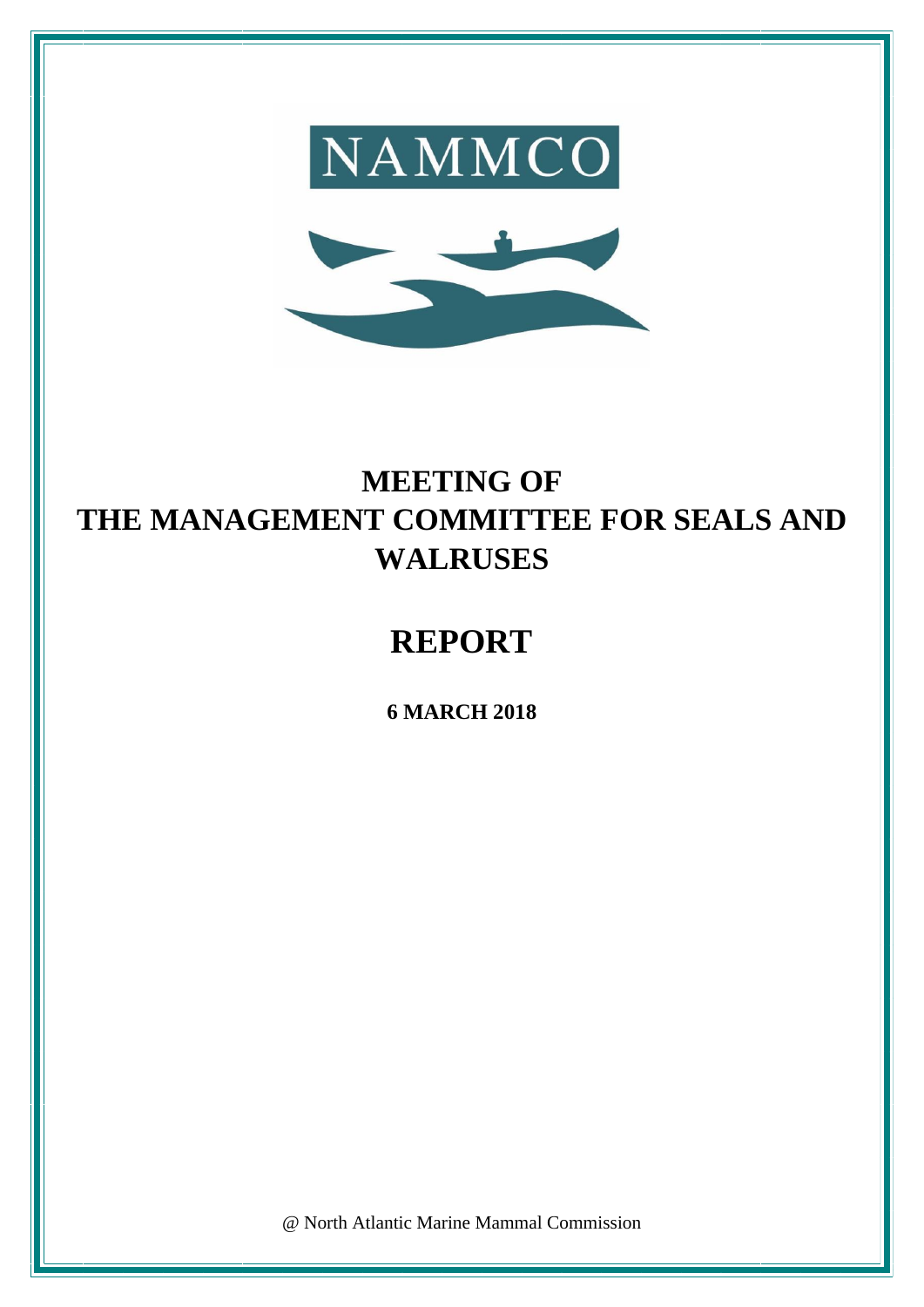Please cite this report as: NAMMCO (2018) Report NAMMCO MCSW 6 March 2018

# **NAMMCO**

*Postbox 6453, Sykehusveien 21-23, N-9294 Tromsø, Norway, +47 77687371, [nammco-sec@nammco.no,](mailto:nammco-sec@nammco.no) [www.nammco.no,](http://www.nammco.no/) [www.facebook.com/nammco.no/](http://www.facebook.com/nammco.no/)*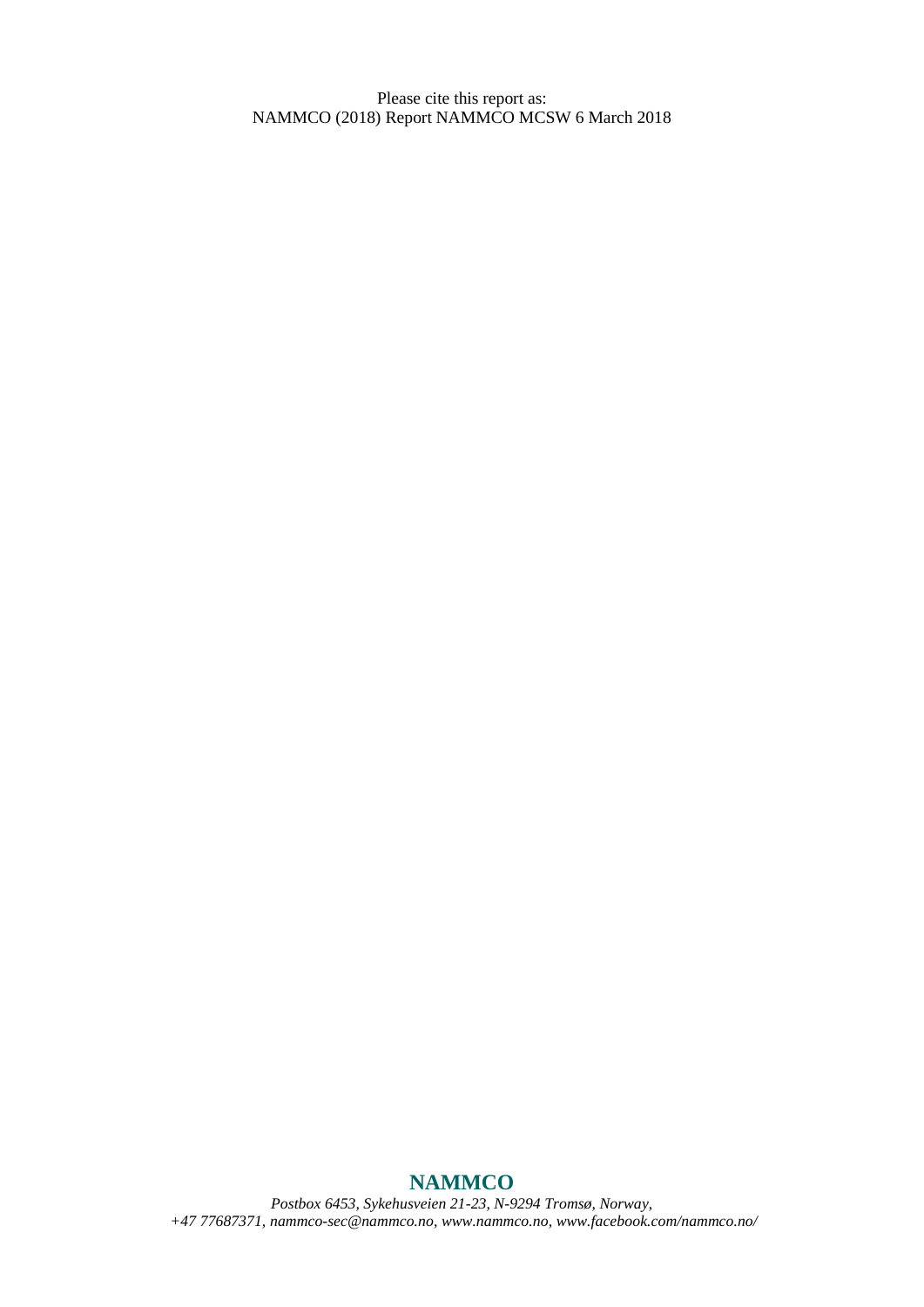# **MEETING OF THE MANAGEMENT COMMITTEE FOR SEALS AND WALRUSES 6 March 2018, Tromsø, Norway Report**

# **1. CHAIRMAN'S OPENING REMARKS**

The Chair, Guðni Magnús Eiríksson, Iceland, was unable to attend and Nette Levermann, Greenland, had agreed to be acting chair for the meeting. Levermann opened the meeting and welcomed all participants to the meeting of the Management Committee for Seals and Walruses (MCSW).

#### **2. ADOPTION OF AGENDA**

The agenda was adopted and the list of documents reviewed, both documents are contained in Appendices 1 and 2 respectively.

#### **3. CONSERVATION AND MANAGEMENT MEASURES FOR SEAL STOCKS**

The Chair drew attention to the following documents:

- NAMMCO/26/MC/05 summarising past proposals for conservation and management and responses to these
- NAMMCO/26/MC/06 summarising past requests to the Scientific Committee and responses
- NAMMCO/26/08 "Report of the  $24<sup>th</sup>$  Scientific Committee

The Chair of the Scientific Committee, Tore Haug, presented the information on seal and walrus stocks from the Scientific Committee report under each species.

#### **3.1 Harp Seals**

#### **Review of requests by Council for advice from the Scientific Committee**

- **R-2.1.4-2003** (standing): *to regularly update the stock status of North Atlantic harp and hooded seals as new information becomes available*
- **R**-**2.1.10-2008** (standing*): to provide advice on Total Allowable Catches for the management of harp seals and the establishment of a quota system for the common stocks between Norway and the Russian Federation*

#### **Update from Scientific Committee**

A survey on pup production for both harp and hooded seals in the Greenland Sea is planned for March 2018

- An aerial survey was planned for the White Sea at the same time, but have now been postponed. The results of these surveys will be presented at the next ICES/NAFO/NAMMCO WGHARP meeting
- Norwegian-Russian satellitte-tagging of harp seals in the White Sea (part of Norwegian-Russian Research program on Harp seal Ecology) previously postponed due to economical constraints has secured the funding for 2018
- Tagging of harp seals in the Greenland Sea is ongoing. Preliminary results appear to be similar to what was seen in adult seals in the 1990s, however the seals are moving further north of Svalbard now, likely due to change in ice conditions
- A harp seal survey to estimate pup production of Northwestern Atlantic harp seals was flown during March 2017. Extensive reconnaissance was completed in the Gulf of St Lawrence (GSL) and off the east coast of Newfoundland (Front). There was very little ice in the GSL, and the estimated pup production in the southern GSL (approximately 28,000 animals) was much lower than the roughly 200,000 pups that are normally born in the southern GSL area
- Ice was also poor at the Front, compared to traditional conditions, but was suitable for pupping. In 2017, older than expected pups were detected at the Front, and given their age, it was considered that these animals were actually pups produced by females from the GSL, who had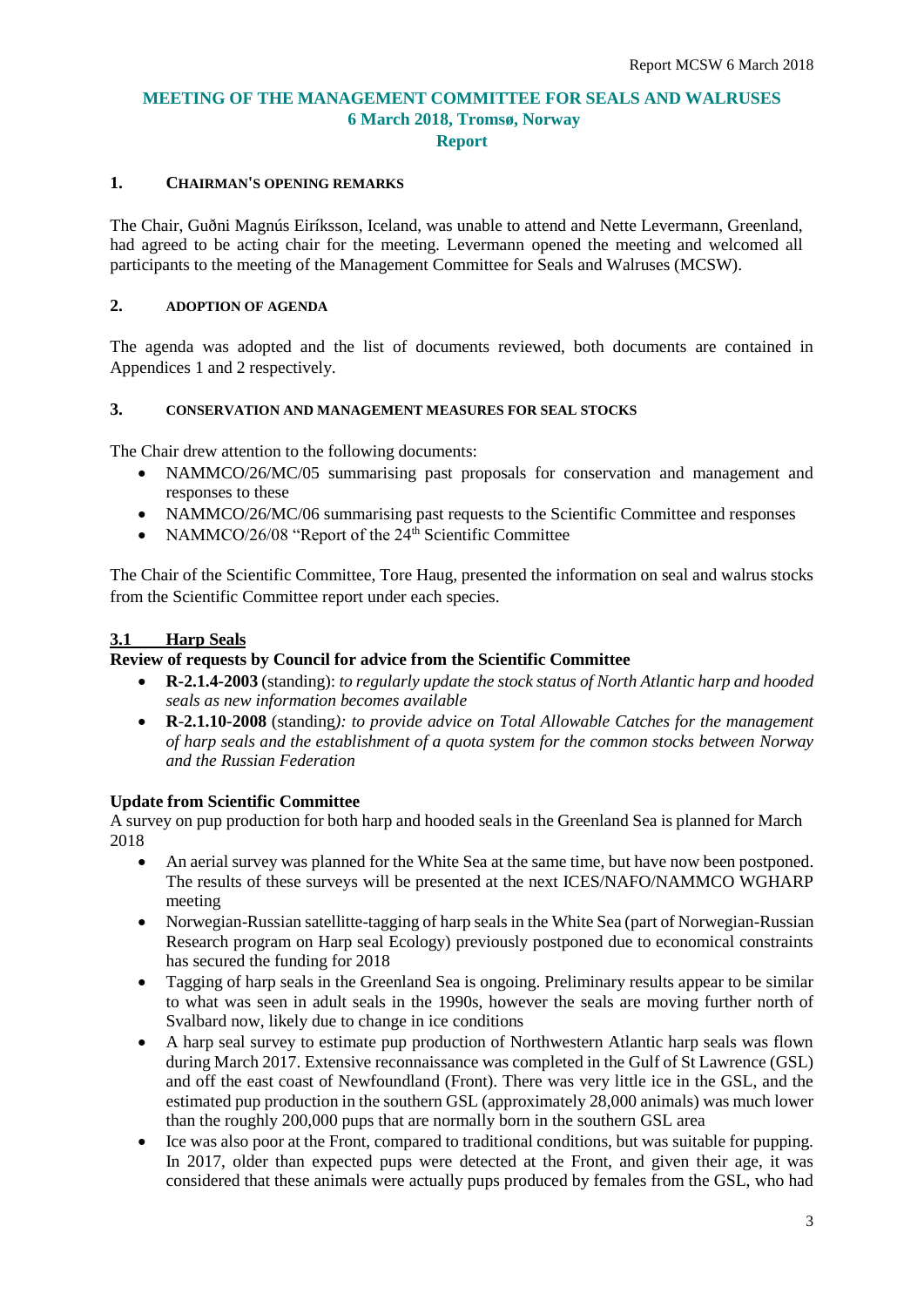moved from the GSL region to the front to have their young. These results will be discussed at the next ICES/NAFO/NAMMCO WGHARP meeting

• The SC **recommended** that the WGHARP meeting be postponed to 2019 to allow for the analysis from the 2017 and 2018 surveys to be completed in time for the meeting

### **Updates from Member Countries**

Greenland informed on a change in annually average catches from 65.400 the last 5 years compared to an annually average of 81.000 previous 5 years.

Norway informed that in the West Ice the quota for 2017 was 26 000 harp seals (1+ animals or an equivalent number of pups where 2 pups equals one  $1+$  animal) and the catch was  $1\,033\,1+$  animals, including 7 animals taken for scientific purposes. One vessel participated in the hunt, and had an inspector onboard. No violations were reported. In the East Ice the Norwegian quota was 7000 animals, but there were no commercial catches as has been the case for the previous 8 years. One seal were taken for scientific purposes.

# **Conclusion**

The Management Committee took note of the report from the Scientific Committee and **endorsed** the postponement of the WGHARP to 2019.

#### **3.2 Hooded Seals**

#### **Review of requests by Council for advice from the Scientific Committee**

- **R-2.1.4-2003** (standing): *to regularly update the stock status of North Atlantic harp and hooded seals as new information becomes available.*
- **R-2.1.9-2007** (ongoing): *to investigate possible reasons for the apparent decline of the Greenland Sea stock of hooded seals; assess the status of the stock on basis of the results from the survey in 2007.*

# **Update from Scientific Committee**

- Survey on pup production for hooded seals in the Greenland Sea planned for March 2018
- The results of this survey should be informative, as there should have been sufficient time since this stock of hooded seals were protected in 2007 to potentially see increases in pup production (if hunting was the cause of the decline)
- The SC **recommended** that the WGHARP meeting be postponed to 2019 to allow for the analysis from the 2017 and 2018 surveys to be completed in time for the meeting

# **Updates from Member Countries**

Greenland reported on a change annual average catches from 1,700 animals the last 5 years as compared to an annually average of 2,400 the previous 5 years.

Greenland also reiterate last year's request that it be stated more clearly that the SC advice to only allow a research catch from the East Greenland stock does also allow for the small subsistence hunt taking place from two settlements. This was confirmed by the chair if the SC.

Norway informed that 17 hooded seals were taken for scientific purposes in 2017.

#### **Conclusion**

The Management Committee took note of the report from the Scientific Committee and **endorsed** that the WGHARP be postponed to 2019.

# **3.3 Ringed Seals**

# **Review of requests by Council for advice from the Scientific Committee**

• **R-2.3.1-1995** (ongoing): *to advise on stock identity, assess abundance in each stock area, longterm effects on stocks by present removals in each stock area, effects of recent environmental*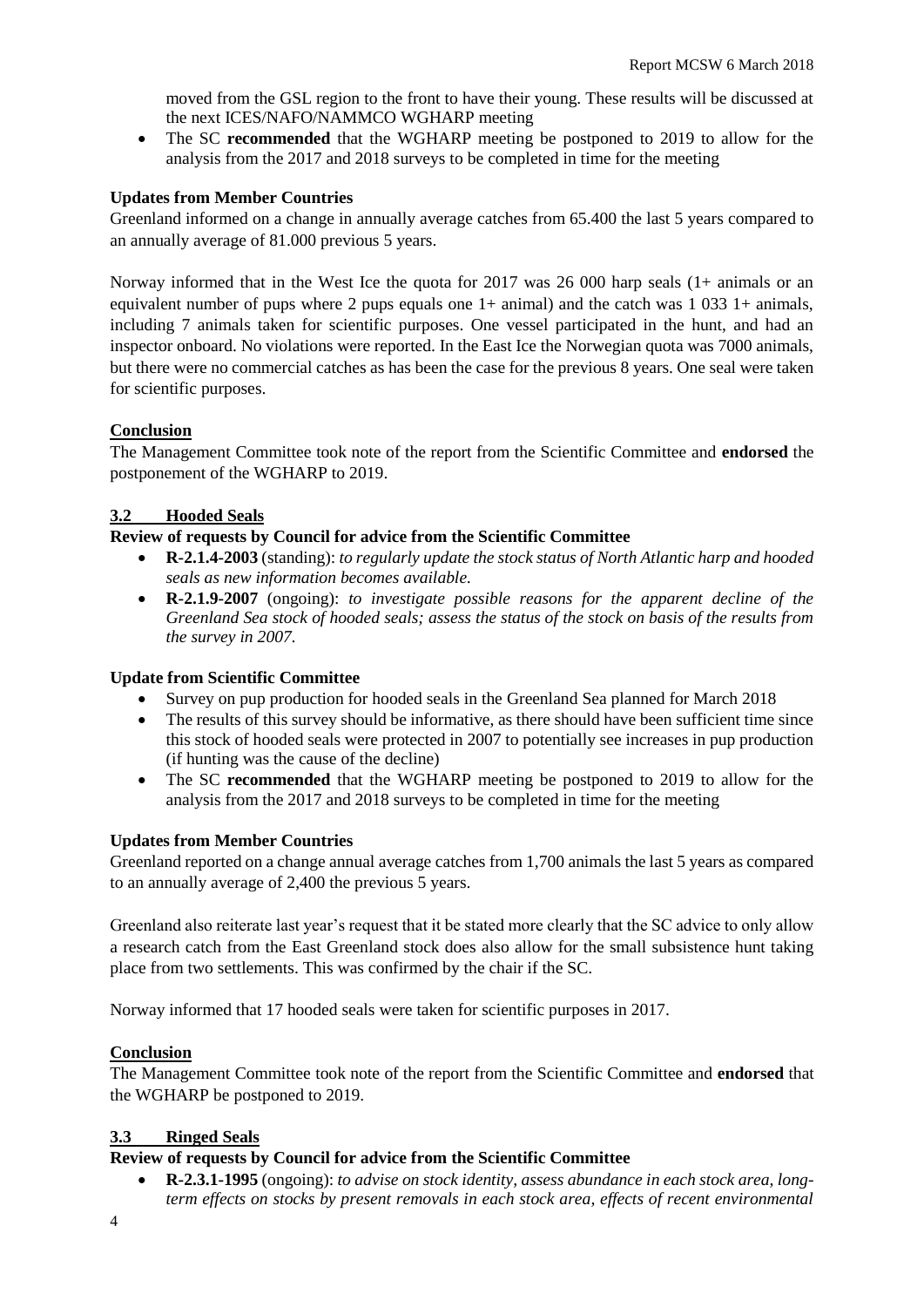*changes (i.e. disturbance, pollution) and changes in the food supply, and interactions with other marine living resources*

• **R-2.3.2-1997** (ongoing): *to advice on what scientific studies need to be completed to evaluate the effects of changed levels of removals of ringed seals in West and East Greenland*

#### **Update from Scientific Committee**

- Updates on tagging studies which start to show the contours of stock delineations had been discussed. This suggests that in the near future it will be possible to make management units for ringed seals. Additionally, a genetics study which involves samples from many different areas is ongoing and will hopefully also inform on stock structure of ringed seals. At SC/23, the SC had r**ecommended** more satellite telemetry and collection of samples for genetics to inform on possible stock structure in Greenland, and across the Arctic. The SC therefore welcomed this new tracking information and looked forward to the genetics results
- The SC decided that more results from the ongoing studies are still needed before a Ringed Seal WG meeting should be convened, and the suggested timing is 2020/2021. It could also be a useful venture to expand the WG to other researchers outside of the NAMMCO countries, in particular Canada
- It was also suggested that this meeting could occur in combination with a Bearded Seal WG, as many of the same researchers would be involved in both meetings

#### **Updates from Member Countries**

Norway informed that there had not been reports from the Svalbard area for many years and that this would be rectified in the future. Furthermore, Norway informed that 16 ringed seals had been reported taken in the coastal hunt and 29 ringed seals in the Svalbard area in 2017.

Greenland informed on a change in annual average catches from 59,200 last 5 years as compared to an annually average of 66,300 the previous 5 years. It was noted that the change could be because of reduced trading opportunities of pelts (decreased prices) and also negative changing sea ice conditions.

The hunter representative from Greenland, Mr. Jens Danielsen, gave a statement (appendix 3) on his more than 40 years of experience as hunter, describing hunting methods for different seasons and species, some reflected in regulations other by tradition, the utilisation of the seals including conservation methods and productions were described. He also informed about the severe implications on hunting and income possibilities experienced due to climate change and EU regulations.

The observer from Nunavut confirmed the climate change consequences described by the Greenlandic hunter. He also drew attention to possible consequences of climate change on polar bear stocks and what this would mean for ringed seals.

#### **Comments and Discussion by the MCSW**

The chair drew attention to recommendations that had been presented last year and asked if the MCSW could endorse these. (NAMMCO/26/MC/05):

- Satellite telemetry and collection of samples for genetics (GL)
- Convene a Ringed seal WG (possibly in conjunction with a Bearded Seal WG) in 2020/2021.

# **Conclusion**

The Management Committee took note of the report from the Scientific Committee and **endorsed** the recommendations noted above.

# **3.4 Grey Seals**

#### **Review of requests by Council for advice from the Scientific Committee**

• **R-2.4.2-2002** (standing): *provide a new assessment of grey seal stocks throughout the North Atlantic*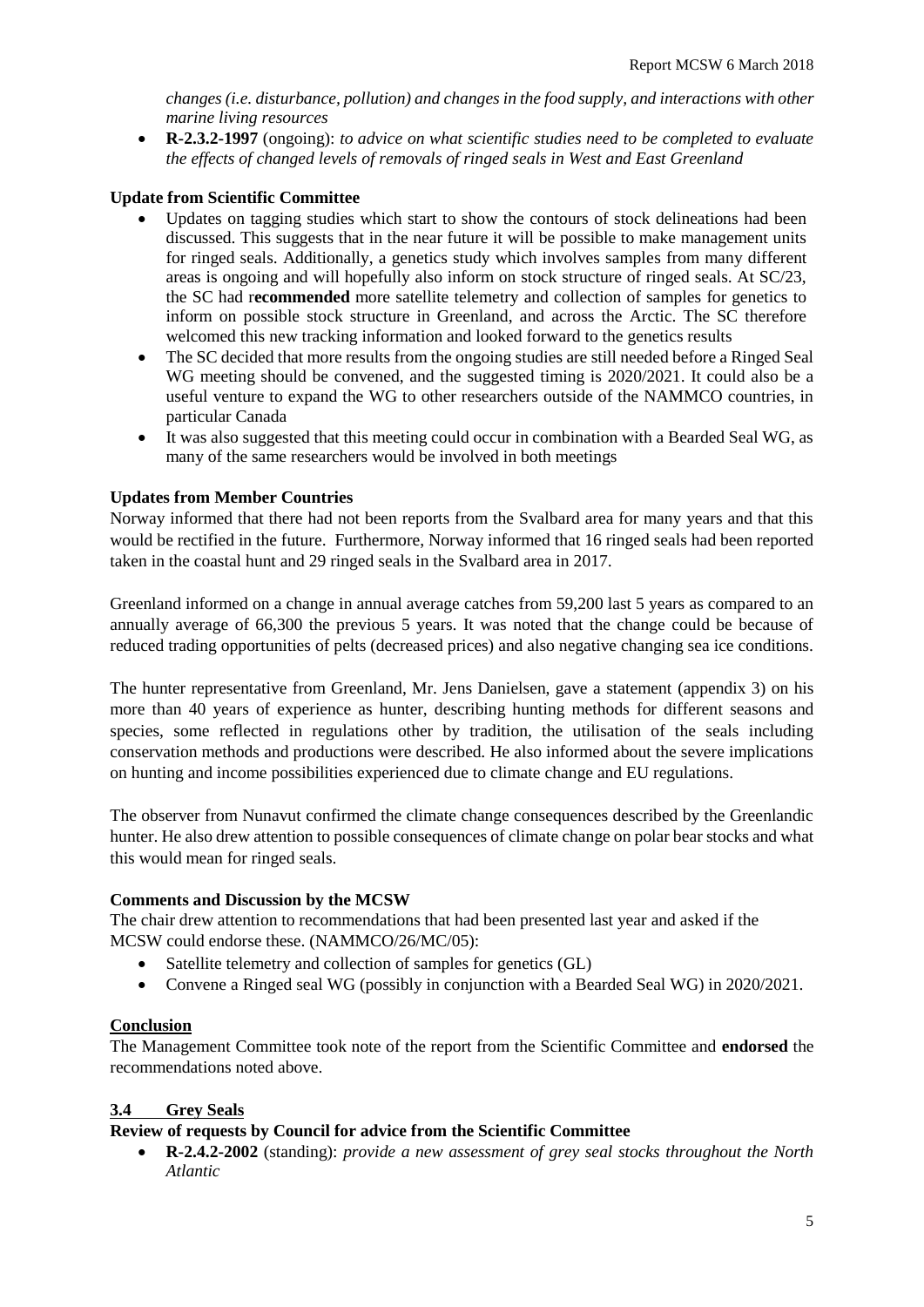#### **Update from Scientific Committee**

In preparation for a planned Coastal Seals Working Group (CSWG) in 2019, the SC had heard updates from Norway, Iceland and the Faroe Islands on the progress of addressing the recommendations from the 2016 CSWG meeting. These updates are included under item 8.4.3 in the SC/24 report (NAMMCO/26/08).

Grey seals are removed around aquaculture farms in the Faroes. The Faroes should develop a written monitoring plan that includes regular assessments. A survey of the total population of grey seals in the Faroe Islands is planned for summer 2018.

The SC had emphasised that it has been 15 years since the SC first expressed concern regarding grey seals in the Faroe Islands, thus **recommended** that this work be given a high priority.

#### **Updates from Member Countries**

Faroe Islands informed that the 1<sup>st</sup> priority is the summer survey 2018 and the intention to deploy as many of the 8 available tags as possible on grey seals. The remaining recommendations will be taken step by step afterwards.

Responding to a question on utilisation of killed grey seals FO informed that it used to be some in the past but not anymore. FO also informed that the law regulating fish farming is being revised and one new aspect will be that killing of seals by fish farmers must be reported. This is expected to improve the reporting procedure so that more data will be available.

Norway informed that the quota in 2017 was 210 animals of which 81 animals were reported taken.

#### **Comments and Discussion by the MCSW**

The chair drew attention to 2 recommendations from SC:

- Research recommendations for Faroe Islands from CSWG in 2016 should be given a high priority. (FO)
- Also at SC/23- More frequent surveys, particularly in the areas of decline. (NO)

# **Conclusion**

The Management Committee took note of the report from the Scientific Committee, and the updates from the member countries and **endorsed** the recommendations noted above.

#### **3.5 Harbour Seals**

#### **Review of requests by Council for advice from the Scientific Committee**

• **R-2.5.2-2007** modified **NAMMCO/19-2010** (pending): *To conduct a formal assessment of the status of harbour seals around Iceland and Norway as soon as feasible*

#### **Update from Scientific Committee**

In preparation for a planned CSWG in 2019, Norway and Iceland had provided the SC with updates on their responses to the recommendations of the CSWG that occurred in 2016. These updates are included under item 8.4.3 in the SC/24 report (NAMMCO/26/08).

#### **Updates from Member Countries**

Norway reported that in the coastal hunt the quota was 454 of which 388 animals had been reported taken.

Greenland informed that the small number of reported catches are presently being validated by the Greenland Institute of Natural Resources.

Iceland clarified that there is no discontinuing of effort on the issue of tourism effect on stocks, rather there is no increased efforts but what has already been initiated will be continued.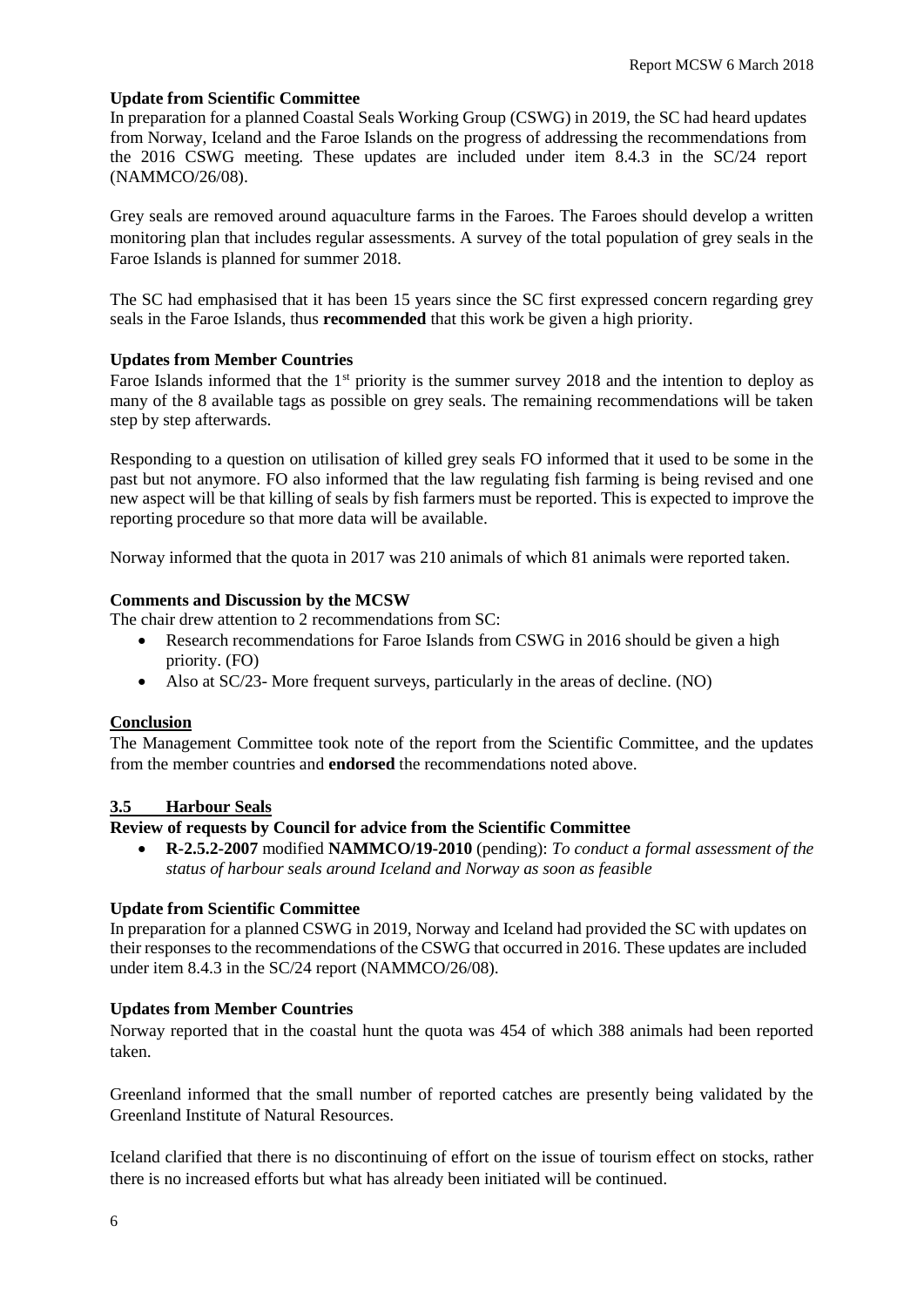# **Conclusion**

The Management Committee took note of the report from the Scientific Committee and updates from member countries.

# **3.6 Bearded Seal**

There are no requests for advice for bearded seals.

# **Update from Scientific Committee**

At SC/23, the SC **recommended** a future working group on bearded seals. The SC recommended that such a working group could be combined with a Ringed Seal Working Group, as many of the same researchers would be involved in both meetings. This combined meeting could be held in 2020.

The chair of the SC noted that this is an ice-dependent seal species.

# **Updates from Member Countries**

Greenland informed on an annual average change in catches from 1,250 the last 5 years as compared to an annually average of 1,400 the previous 5 years.

Norway informed that 23 animals had been reported taken in the Svalbard area.

# **Comments and Discussion by the MCSW**

The chair informed that last year's meeting had noted the idea of holding a Bearded Seal WG, and that now there was a recommendation to combine it with a Ringed Sea WG.

#### . **Conclusion**

The Management Committee took note of the report from the Scientific Committee and **endorsed** the recommendation to convene a WG combined with a Ringed Seal WG in 2020/2021.

# **3.7 Walrus**

#### **Review of requests by Council for advice from the Scientific Committee**

- **R-2.6.3-2006** (ongoing): *effects of human disturbance, including fishing and shipping activities, in particular scallop fishing, on the distribution, behaviour and conservation status of walrus in West Greenland*
- **R-2.6.7-2017** (pending): *The SC is requested to provide assessments of, and advice on sustainable removals from, all stocks of walrus in Greenland covering the period from 2019 to 2023, with the advice for Qaanaaq starting in 2021*
- **R-1.6.4-2016** (ongoing): *The SC has recommended that catch statistics include correction for struck but lost animals for different seasons, areas, and catch operations. Council requested the SC and the Committee on Hunting Methods to provide advice on the best methods for collection of the desired statistics on losses*
- **R-1.6.5-2017** (standing): *Greenland requests that struck and loss rates are subtracted from future advice on sustainable removals in Greenland, with the advice being given as total allowable landings*

# **Update from Scientific Committee**

A Walrus Working Group is planned for fall 2018, which will allow for the results of a survey planned for the Qaanaaq area (Baffin Bay stock) in spring 2018 to be available to the meeting, and it will also allow for updated catch advice to be given in time for the new quota block (2019-2024).

In northeast Greenland, two surveys were carried out in 2017, results not yet available, Genetics show that walruses from Svalbard-Franz Josef and Pechora Sea are different. In Canada an aerial survey to count walruses was flown Hudson Bay – Davis Strait in September.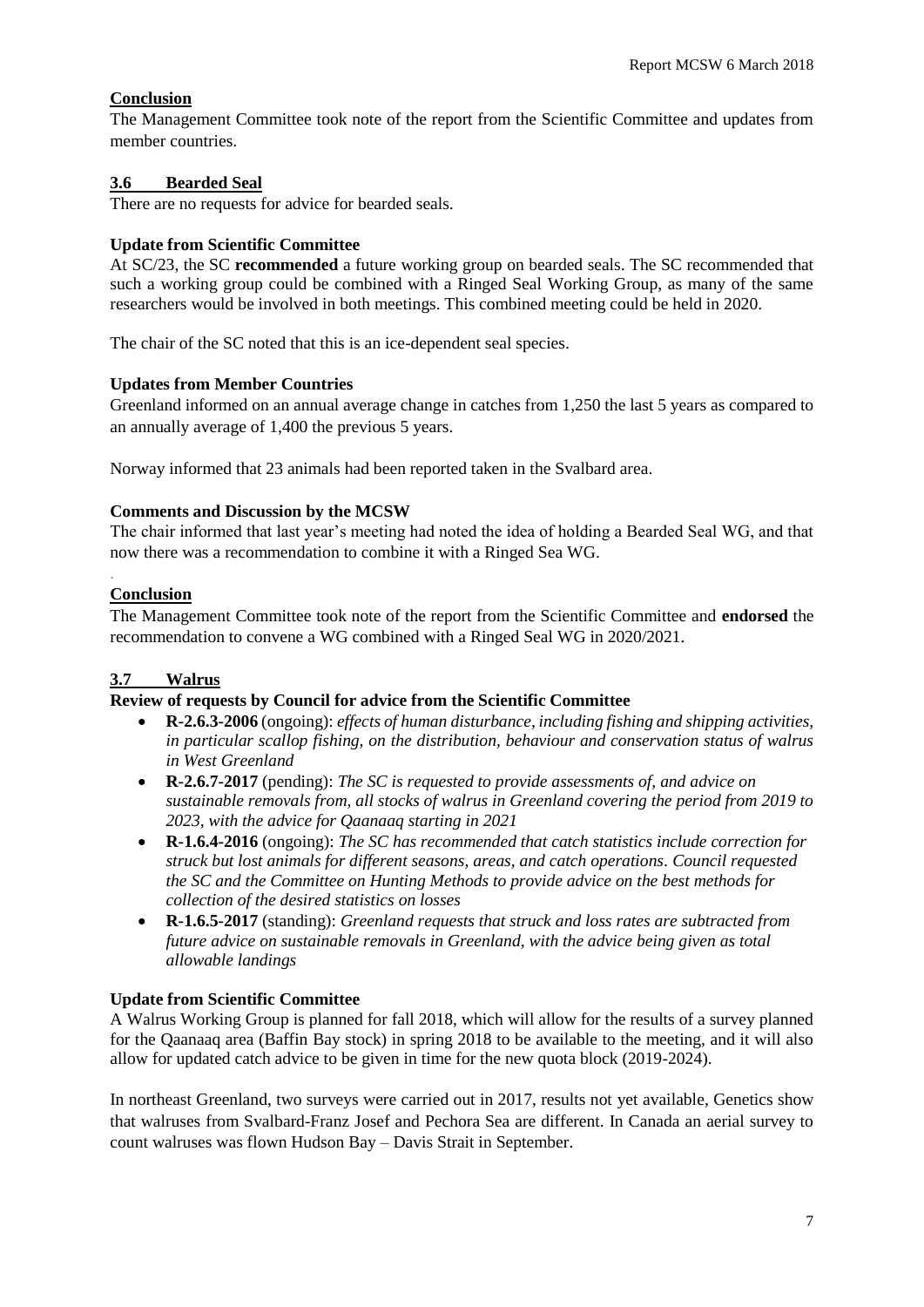Rob Stewart (DFO, retired) will be the new Chair of this working group, and it was encouraged to have participation of Canadian scientists and the Canadian catch data, as there is a shared stock between Canada and Greenland.

### **Updates from Member Countries**

Greenland informed on: The 2018 quotas: West Greenland: 69 Northwater: 85 East Greenland: 18

All three stocks are following the advice given from the NAMMCO SC. It was noted that it set the stage for a positive NDF statement in 2017.

Catch including Struck & Lost in 2017: West Greenland: 35 Northwater: 73 East Greenland: 3

As noted above this is a shared stock between Greenland and Canada. It was noted that although the last working group did not have Canadian participation, catch statistics had been received.

The observer from Canada informed that he would discuss internally possible Canadian participation.

#### **Comments and Discussion by the MCSW**

The Chair noted that the WWG will take R-2.6.7, 1.6.4, and 1.6.5 as their main ToR, and will discuss if there is any new information for an answer to R-2.6.3 (which was addressed as much as feasible at the Disturbance Symposium).

The Management Committee was informed that the advice from the WG will be dealt with by the SC at their meeting in November 2018. Greenland can implement this advice prior to endorsement by the MCSW in 2019, although if Greenland wishes to have the endorsement prior to 2019, the MCSW can endorse the advice intersessionally via correspondence.

#### **Conclusion**

The Management Committee took note of the report from the Scientific Committee.

#### **4. ELECTION OF OFFICERS**

The chairmanship was up for election. Iceland has held the chairmanship in 2017 and 2018 and Norway will hold the chairmanship for the next 2-year period.

#### **5. ANY OTHER BUSINESS**

There were no issues raised under this agenda item.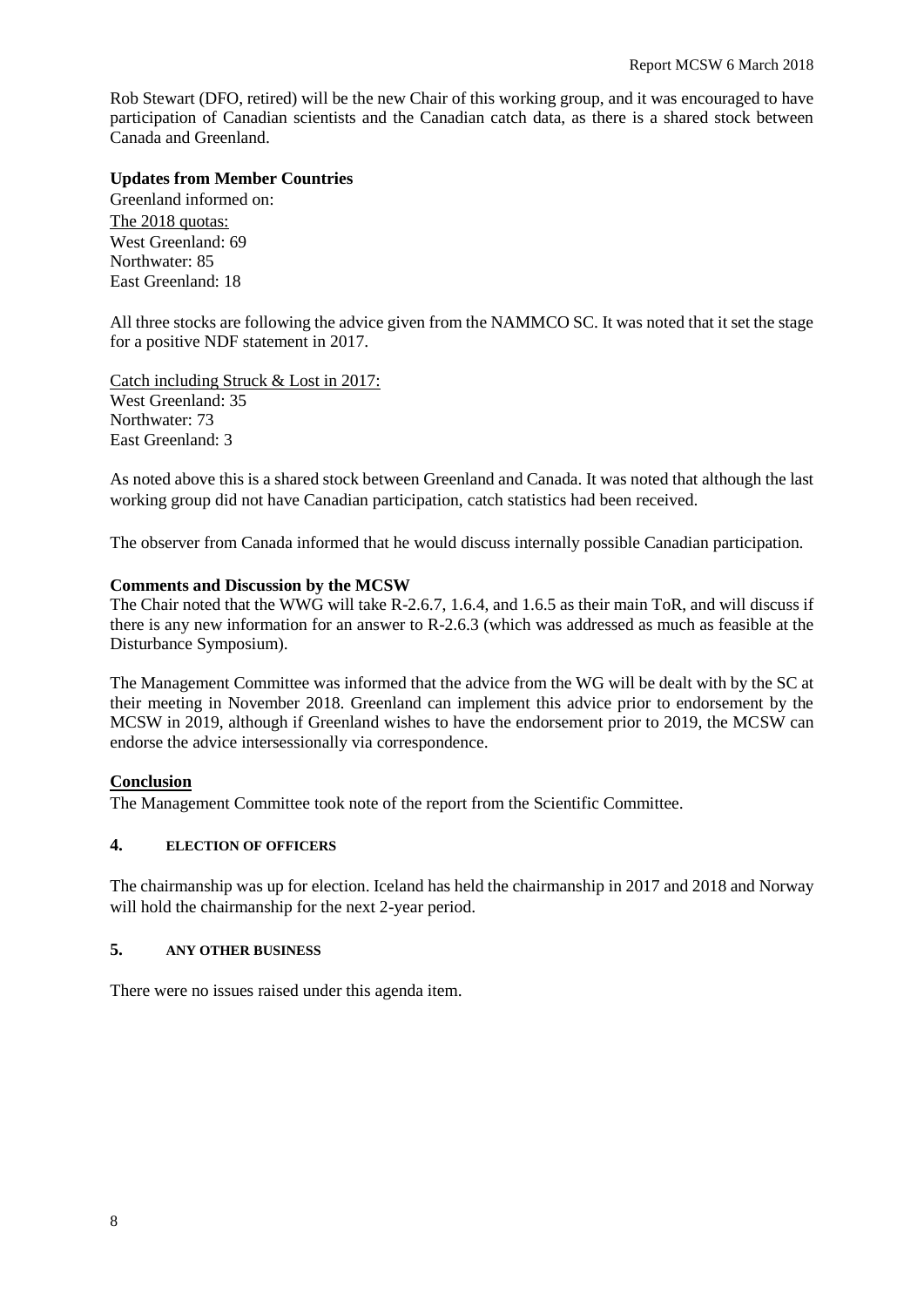# **Appendix 1 - Agenda**

| <b>AGENDA ITEMS</b>                                               | <b>DOCUMENT REFERENCE</b>                                                                             |  |
|-------------------------------------------------------------------|-------------------------------------------------------------------------------------------------------|--|
| 1. CHAIRMAN'S OPENING REMARKS                                     |                                                                                                       |  |
| 2. ADOPTION OF AGENDA                                             | NAMMCO/26/MC/03                                                                                       |  |
| 3. CONSERVATION AND MANAGEMENT<br><b>MEASURES FOR SEAL STOCKS</b> | NAMMCO/26/MC/05<br>NAMMCO/26/MC/06<br><b>NAMMCO/26/08</b>                                             |  |
| 3.1 Harp Seals                                                    | NAMMCO/26/08, item 7.1<br>NAMMCO/26/MC/06, R-2.1.4, R-2.1.10<br>NAMMCO/26/MC/05                       |  |
| 3.2 Hooded Seals                                                  | NAMMCO/26/08, item 7.2<br>NAMMCO/26/MC/06, R-2.1.4, 2.1.9<br>NAMMCO/26/MC/05                          |  |
| 3.3 Ringed Seals                                                  | NAMMCO/26/08, item 7.3<br>NAMMCO/26/MC/06, R-2.3.1 - 2.3.2<br>NAMMCO/26/MC/05                         |  |
| 3.4 Grey Seals                                                    | NAMMCO/26/08, item 7.4<br>NAMMCO/26/MC/06, R-2.4.2<br>NAMMCO/26/MC/05                                 |  |
| 3.5 Harbour Seals                                                 | NAMMCO/26/08, item 7.5<br>NAMMCO/26/MC/06, R-2.5.2<br>NAMMCO/26/MC/05                                 |  |
| 3.6 Bearded Seal                                                  | NAMMCO/26/08, item 7.6<br>NAMMCO/26/MC/06<br>NAMMCO/26/MC/05                                          |  |
| 3.7 Walrus                                                        | NAMMCO/26/08, item 7.7<br>NAMMCO/26/MC/06, R-2.6.3, R-2.6.7,<br>$R-1.6.4, R-1.6.5$<br>NAMMCO/26/MC/05 |  |
| <b>4. ELECTION OF OFFICERS</b>                                    |                                                                                                       |  |
| <b>5. ANY OTHER BUSINESS</b>                                      |                                                                                                       |  |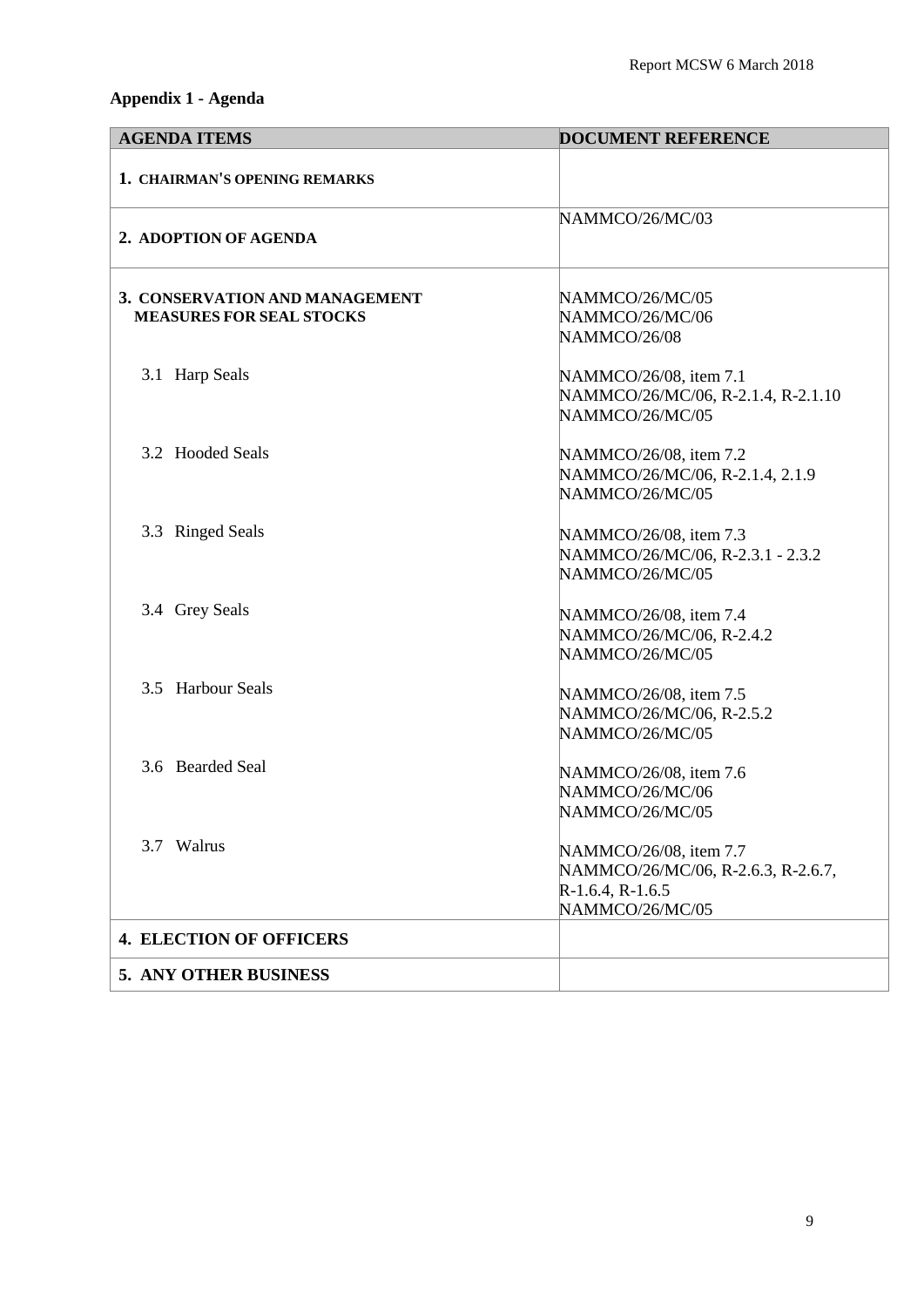| Document no         | <b>Title</b>                                                                                                       | Agenda item    |
|---------------------|--------------------------------------------------------------------------------------------------------------------|----------------|
| NAMMCO/26/MC/01     | Joint List of Documents for the<br><b>Management Committees</b>                                                    |                |
| NAMMCO/26/MC/02     | Draft Agenda MCJ                                                                                                   |                |
| NAMMCO/26/MC/03     | Draft Agenda MCSW                                                                                                  |                |
| NAMMCO/26/MC/04     | Draft Agenda MCC                                                                                                   |                |
| NAMMCO/26/MC/05     | Recent proposals for Conservation and<br>Management and research<br>recommendations                                | MCJ, MCC, MCSW |
| NAMMCO/26/MC/06     | Summary of Requests by NAMMCO<br>Council to the Scientific Committee, and<br>Responses by the Scientific Committee | MCJ, MCC, MCSW |
| <b>NAMMCO/26/08</b> | Report of the 24th meeting of the<br>Scientific Committee                                                          | MCJ, MCC, MCSW |
|                     |                                                                                                                    |                |

**Appendix 2 – Joint list of documents for the Management Committees**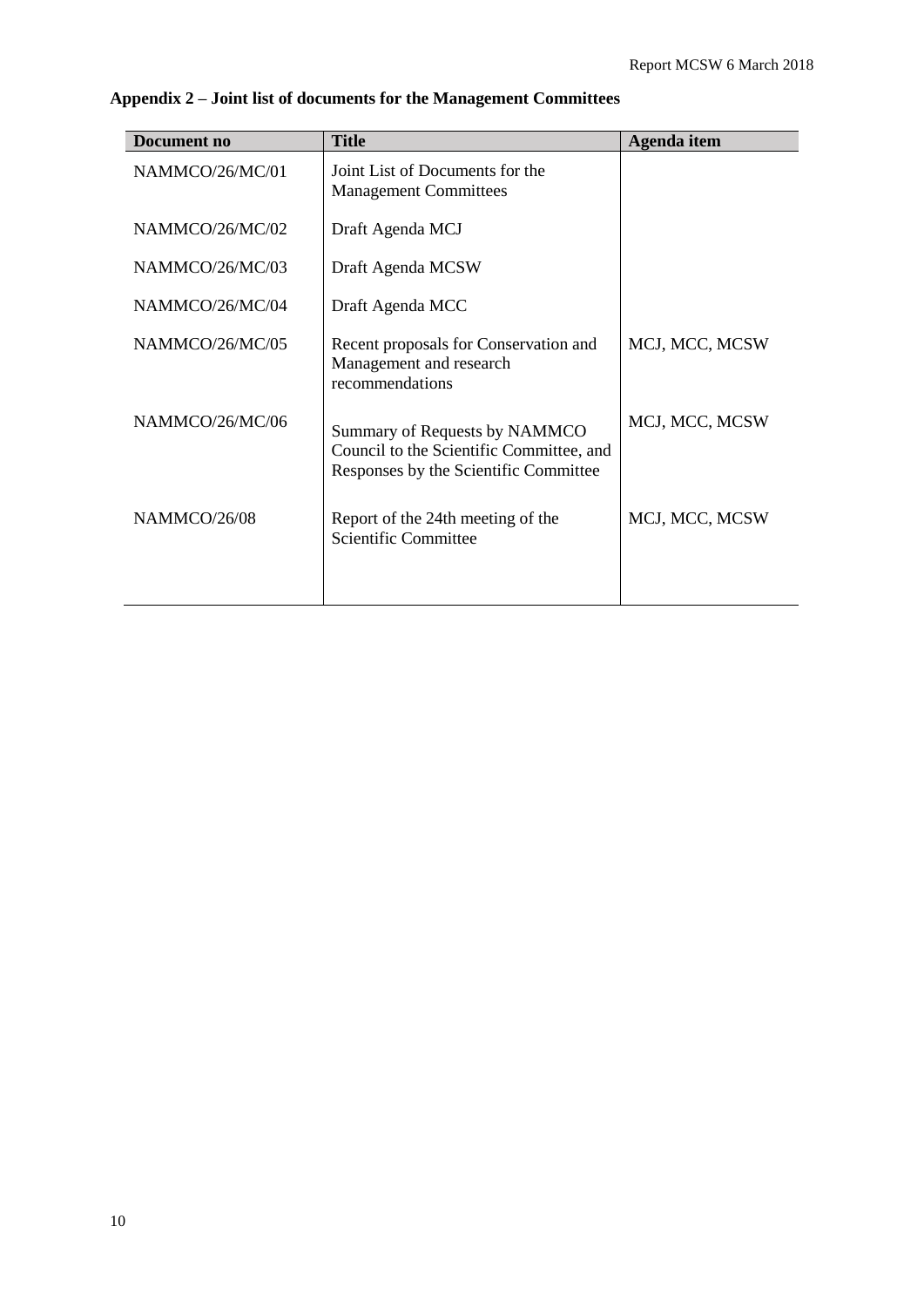#### **Appendix 3 – Statement by Jens Danielsen, KNAPK, Hunter's and Fishermen's organization of Greenland**

#### **Seals. Harp seals. Bearded seals. Hooded seals. How they are hunted. An explanation of how their meat and skins are used and finally some information on climate change.**

Seals such as harp seals, bearded seals and hooded seals and how they are hunted play an important part in Greenland, with having meat to eat and skins to make clothes from, and they will be important for all time, because we cannot do without them in the Arctic. As our country is vast the way in which seals are hunted varies. In places where there is sea ice they are hunted on the ice, in places with ice-free waters they are hunted in the water by larger vessels. And some municipalities in Greenland demand that it is banned to hunt seals in the summertime when there is no more ice on the sea and seals lose their fur and get thin until September when the seals get their coat back and fatten up again and you can hunt them again.

When seals are hunted on water, dinghies or larger vessels follow the movements of the seal and when they are successful it is shot. Seals are hunted on new ice, which has no snow on it, by walking on the ice and listening for the sound of a seal's breath, and when you hear it, bear skin is tied to the soles of your shoes to muffle their sound as you walk closer to the seal breathing hole. When you reach it, you shoot the seal with a 30.06 and harpoon it so that it will not sink and be lost. In the spring when the seals are out of the water and resting on the ice catching some sun, seals are hunted with blinds – that is a small frame with white fabric stretched across it. A rifle is tied to such a blind and the hunter bellies his way closer to the seal until he is close enough to take a shot. The seal is shot through the head, killing it instantly. If a seal is struck anywhere else, they will get off the ice and will be lost never to be seen again. For that type of hunting you use ammunition 222, 223 and 243. Bearded seals tend to rest on ice floes, broken ice and at the edges of icebergs. Harp seals tend to rest on ice floes. Hooded seals tend to rest on pack ice and on top of smaller icebergs.

In the winter and during the polar night seals are hunted by dogsled with dogs that have experience with hunting and have a good nose for finding a seal breathing hole. And areas with broken ice are searched for, as seals tend to use these as breathing holes as well. Nets made for seals are also put to good use during the polar night as aid for sustenance. Seals are also hunted close to the ice, from floes and from land; when the seal appears it is shot, and if you cannot retrieve the seal with hooks it is retrieved with aid from a kayak or a small boat. And that is how bearded seals, harp seals and hooded seals are hunted.

In Greenland the skins from these hunts are well needed for making clothes and for other uses. Seal skins are used for a variety of things, for instance, the fur is removed and set to dry in the cold for use in womens' and girls' footwear, and when the fur is removed and set to dry in a warm place it is used for mens' and boys' footwear. It is also used with the fur on for both womens' and mens' footwear as well as gloves as soon as it is dry. It is also used for outerwear and outer anoraks in the cold, in addition to being used as fabric for kayaks, and bladders on hunting tools. Seal skin is used for the kayaking anorak and for the tips of whips and to hold fermented little auks.

Skins from harp seals are used as any other seal skin, but are especially used for the soles of footwear, for children and for the skin of kayaks. Skins from hooded seals are used for many different things just like other skins. Skins from bearded seals are often used for the soles of footwear and as rope (for whips), because it is thicker compared to other skins. Seal skins and skins from harp seals are also processed to be sold to Great Greenland which freezes and later tans the skin to finalize it as a product.

All of the meat from the seals mentioned are eaten or prepared for storing for future use. Seals and harp seals are covered by stones and stored whole to mature in flavor, and the meat is later eaten boiled, frozen or dried during celebrations and feasts.

Meat from [bearded seals](https://oqaasileriffik.gl/ordbog/?lex=129470) and hooded seals are also prepared for winter stock. People in northern areas often dry the meat of bearded seals for winter stock, cooking uses and dog feed. People from South Greenland primarily make winter stock and other delicious foods out of hooded seal. The methods for cutting up the seal and preparing the skin varies from place to place.